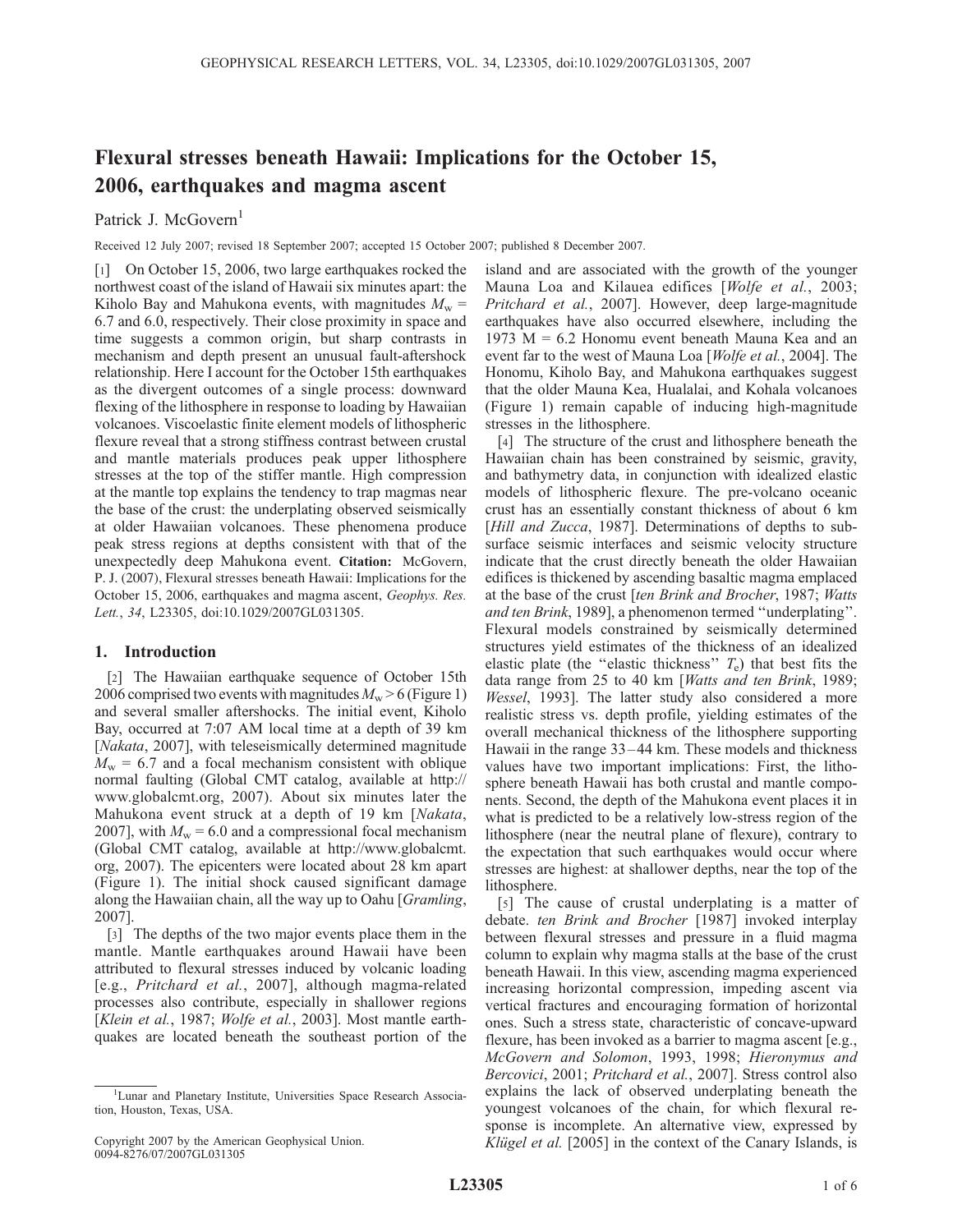

Figure 1. Topographic map of Island of Hawaii [Eakins et al., 2003], with epicenters [Nakata, 2007] and focal mechanisms (Global CMT catalog, available at http:// www.globalcmt.org, 2007) of Oct. 15, 2006, earthquakes, and cross-section tracks perpendicular to the Hawaiian ridge emanating from the Hualalai and Kohala edifices.

that buoyancy forces control underplating. Ascending magma reaches a zone of neutral buoyancy at the crust-mantle boundary where the driving forces for ascent diminish, resulting in enhanced magma emplacement.

### 2. Method

[6] I use the TEKTON finite element code [Melosh and Raefsky, 1983] to calculate stresses and deformation of a viscoelastic lithosphere with depth-varying properties, subject to loading by Hawaiian volcanoes. TEKTON has a long record of solving tectonic and volcanic loading problems [e.g., McGovern and Solomon, 1993, 1998]. The grid extends 1040 km horizontally and 240 km vertically, with best resolution of 2 km by 1 km in the vicinity of the volcanic load. The uppermost layers represent crust and mantle lithosphere; the asthenospheric mantle is assigned a constant Newtonian viscosity, such that the loading timescale is dictated by the characteristic relaxation time of the asthenosphere. Symmetry is assumed along the  $x = 0$ vertical axis, such that the model load represents half of the volcanic ridge. All horizontal motions at the left and right boundaries are fixed to zero, as are all vertical motions of the bottom boundary. Material properties for the models are given in Table 1.

[7] Most mantle-depth earthquakes have occurred in the southeast of the island and are associated with the growth of the younger Mauna Loa and Kilauea edifices. However, the northwest corner of Hawaii is dominated by the older Hualalai and Kohala volcanoes (Figure 1): models for the

driving stresses for the October 15 earthquakes should therefore conform to their dimensions. Further, the earthquake locations place them in a region where the flexure will be affected by the ridge-like nature of islands farther up the chain. For this reason, I adopt 2-dimensional planestrain model geometry, a natural choice for ridge structures; load dimensions correspond to topographic cross-sections perpendicular to the ridge (Figure 1). This choice of geometry is further justified by the elongated nature of the flexural response to the whole Hawaiian volcanic chain [e.g., Pritchard et al., 2007, Figure 4c]. The load is represented by point forces applied to the top surface of the lithosphere, representing a ridge of height 14 km and half-width 130 km, but with an embedded high-density dunite cumulate core [e.g., Clague and Denlinger, 1994] of height 5 km and halfwidth 10 km. Ocean-related buoyancy effects are accounted for by reducing the load magnitudes appropriately.

[8] All models have pre-volcano crust and mantle components with appropriate thicknesses and densities. The "uniform elastic plate" model (model "A") has uniform stiffness (Young's Modulus E) and elastic thickness  $T_e$  = 30 km. For the ''uniform viscoelastic plate'' model (''B''), the depth-dependence of lithospheric viscosity is calculated using a linear temperature profile (geotherm) that increases by  $17.8^\circ$  K per km of depth, and rheological constants appropriate to wet olivine [Karato et al., 1986] in the mantle, such that the mechanical thickness of the plate (i.e., the region with finite differential stresses) is about 40 km. For the ''viscoelastic layered stiffness'' plate (model ''C''), the same geotherm is used, but the crust and mantle assume different stiffnesses for crust (basalt) and mantle (dunite) rocks [Turcotte and Schubert, 2002]. Material failure is predicted using a Mohr-Coulomb criterion.

[9] Modeling crustal underplating requires consideration of several effects. Assuming this material is emplaced as laterally propagating sills, it would mechanically detach the upper and lower parts of lithosphere. Also, on solidification the initial stress state would be lithostatic, with differential stress accruing only as a result of subsequent loading and/or flexure, thus yielding reduced differential stresses relative to the surrounding lithosphere [e.g., McGovern and Solomon, 1993, 1998]. To account for these effects (models ''D1'' and ''D2''), I assign crustal densities and some multiple of

| Table 1. Material Properties for Finite Element Models |  |  |  |
|--------------------------------------------------------|--|--|--|
|--------------------------------------------------------|--|--|--|

| Property                              | Value                   | Model                        |
|---------------------------------------|-------------------------|------------------------------|
| Crustal thickness $T_c$               | 6 km                    | A11                          |
| Crustal density                       | 2800 $\text{kg/m}^3$    | A11                          |
| Mantle density                        | 3300 $\text{kg/m}^3$    | A11                          |
| Edifice density                       | $2700 \text{ kg/m}^3$   | A11                          |
| Cumulate density                      | $3100 \text{ kg/m}^3$   | A11                          |
| Young's modulus<br>(uniform)          | $1.0 \times 10^{11}$ Pa | A, B                         |
| Crustal Young's<br>modulus (layered)  | $6 \times 10^{10}$ Pa   | C, D                         |
| Mantle Young's<br>modulus (layered)   | $1.6 \times 10^{11}$ Pa | C, D                         |
| Mohr-Coulomb internal<br>friction phi | $30^\circ$              | All                          |
| Mohr-Coulomb cohesion                 | $3.5 \times 10^7$ Pa    | A11                          |
| Mantle asthenosphere<br>viscosity     | $1 \times 10^{21}$ Pa s | All, and underplate<br>for D |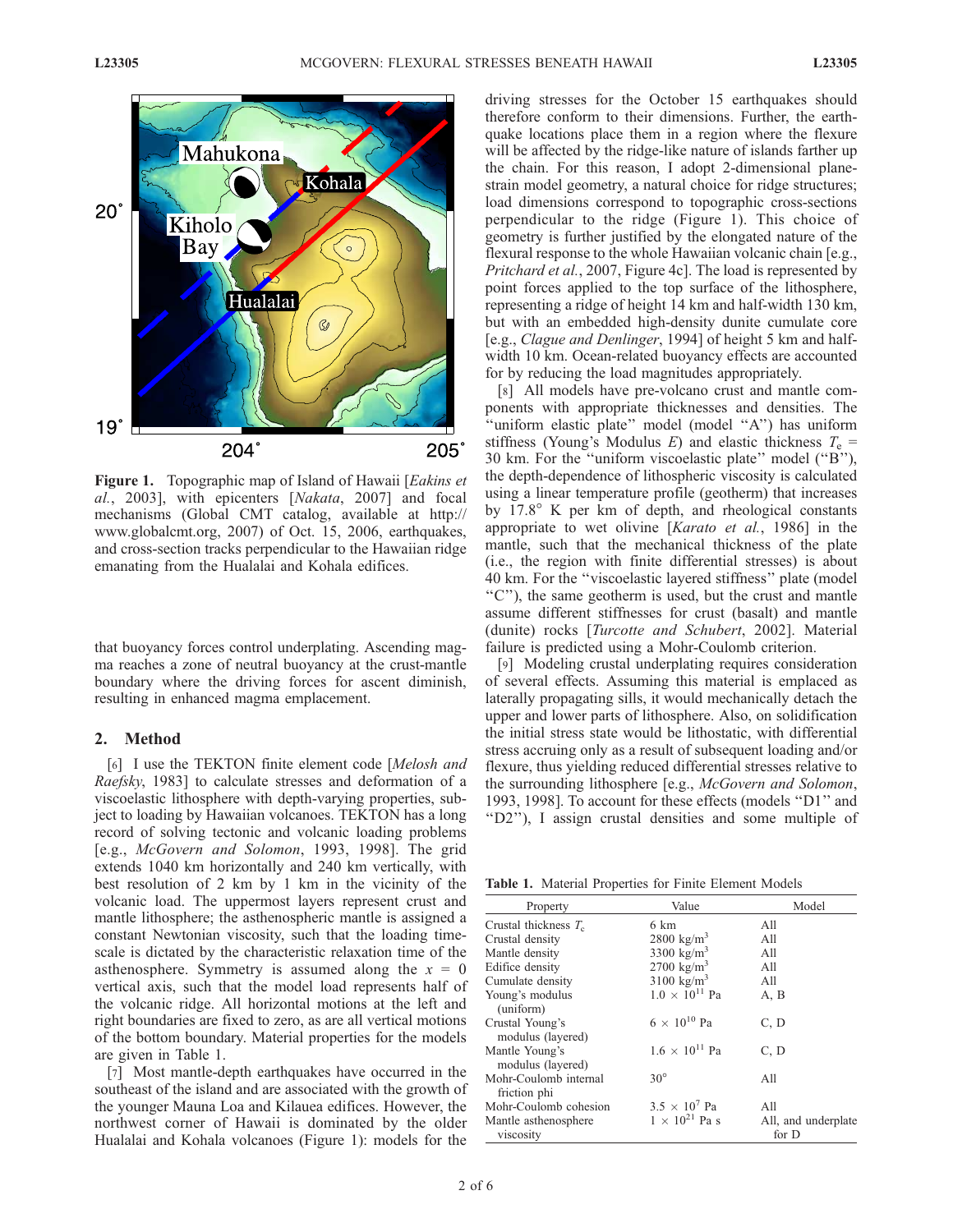



Figure 2. Differential stress magnitudes and principal stress orientations for finite element models of lithospheric flexure. The white wedge-shaped region atop lithosphere delineates the modeled load; blue and red lines denote topography corresponding to cross-sections of Hualalai (solid) and Kohala (dashed) shown in Figure 1. The projected lateral range of the October 15th earthquakes is shown by the black bar. The hourglass-shaped symbols are aligned in the direction of principal compression, bar symbols in directions of principal extension, and an absent bar indicates out-of-plane principal extension. The key at bottom gives examples of the types and orientations (either parallel or perpendicular to the volcanic ridge) of faulting predicted by certain configurations of the stress symbols. (a) Elastic plate with uniform Young's modulus (model A). (b) Viscoelastic plate with stiffness contrast (model C).

asthenospheric viscosities (Table 1) to elements just beneath the base of the crust. Although constraints far from Oahu are limited, Watts and ten Brink [1989] infer a limited amount of underplating at the positions of Hualalai and Kohala [*Watts and ten Brink*, 1989, Figure 15]. Thus, I scale the thickness and width of the altered zone to about half of the peak size of the underplated regions beneath Oahu,

yielding 2 km height and 80 km half-width, to reflect the early stage of the process at northwest Hawaii.

## 3. Results

[10] Deformation of and stress state in the lithosphere are shown in Figure 2. The uniform stiffness elastic model ''A'' (Figure 2a) shows strong differential stress maximums in the upper and lower lithospheres beneath the center of the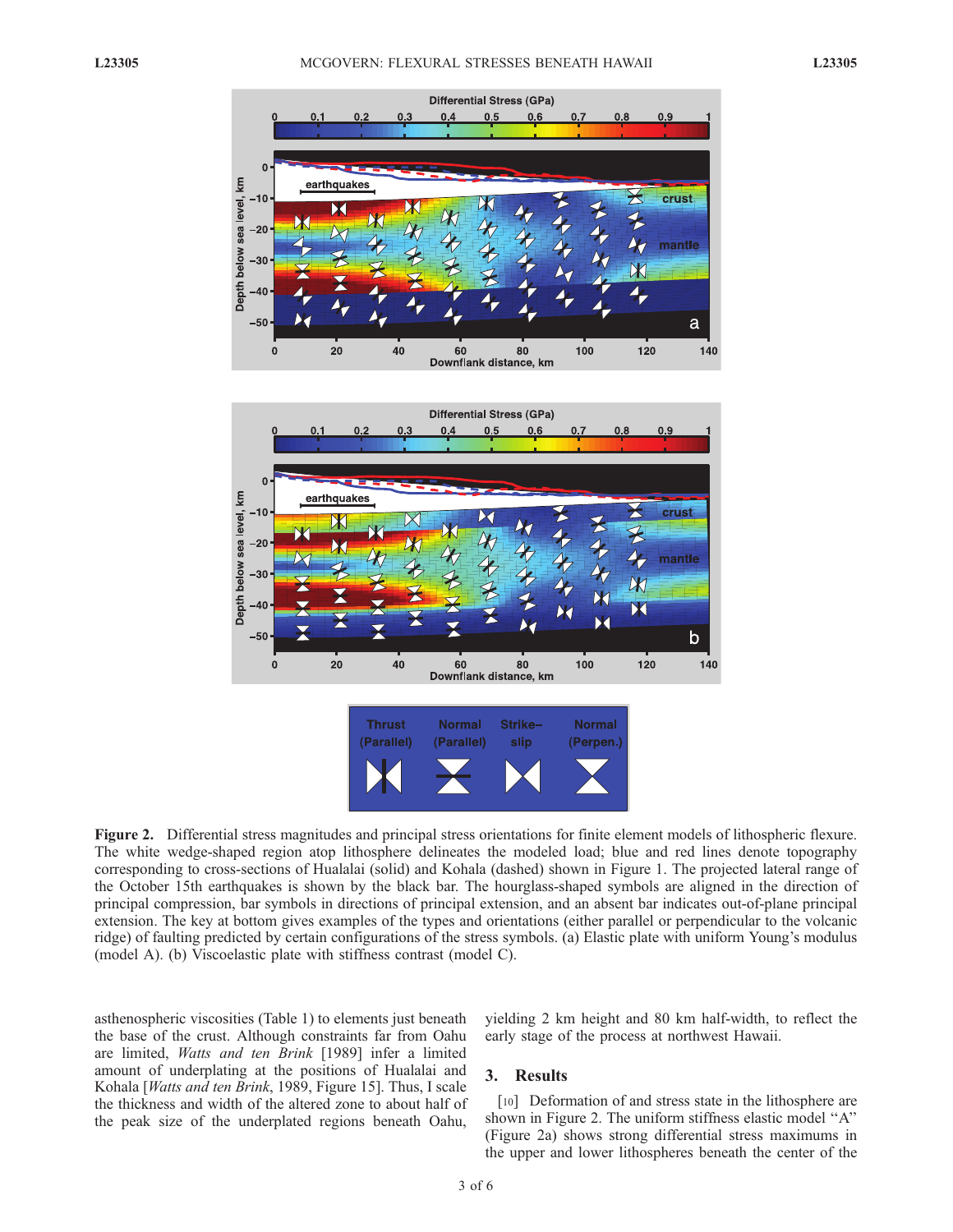

Figure 3. Difference between in-plane horizontal and vertical normal stress vs. depth beneath sea level at a distance 20 km from the load center, for 3 models of flexure. (a) Model A: elastic lithosphere of 30 km thickness, uniform elastic properties (black curve). Model B: viscoelastic lithosphere (ductile flow in lower lithosphere), uniform elastic properties (red curve). Model C: viscoelastic lithosphere with stiffness contrast between crust and mantle (blue curve). Vertical ranges of predicted faulting, calculated via a Mohr-Coulomb failure criterion, are shown by bars (color-coded to the curves) on either side of curves. (b) As in Figure 3a, for models with underplating. Model D1 (black curve), underplating with asthenospheric viscosity. Model D2 (red curve), underplating with  $100 \times$  asthenospheric viscosity. Model C (blue curve), same as in Figure 3a.

edifice load (x-axis origin), extending laterally to about 50 km or so. Principal stress orientations near this axis indicate horizontal compression in the upper lithosphere and horizontal extension in the lower lithosphere. In a layeredstiffness viscoelastic model ("C"; Figure 2b) the stress state is broadly similar to that of Figure 2a, with two important differences. First, the highest differential stresses in the upper lithosphere are displaced from the top of the crust (i.e., top of the lithosphere) to the top of the mantle (within the lithosphere). Second, a greatly reduced (in both magnitude and areal extent) high-stress region now occurs at the top of the crust (Figure 2b).

[11] To yield insights into the stresses associated with lithospheric earthquakes, we take vertical cross-sections of stress differences in the model lithospheres, at a downflank distance (20 km) that represents an average location of the October 15th earthquakes with respect to the volcanoes. The simplest model, a uniform elastic plate (model "A") assumes a constant Young's modulus [e.g., Pritchard et al., 2007] and predicts an extensional stress maximum at the bottom of the lithosphere (black curve in Figure 3a), consistent with the mechanism (extensional) and depth of the Kiholo Bay earthquake. In such models, stress differences by definition drop abruptly from the peak value to zero immediately beneath the plate. However, ductile flow in the warm lower lithosphere will tend to produce an extensional stress peak within the lithosphere rather than at its base. Models with viscoelastic rheology and temperaturedependent viscosity (but maintaining constant Young's modulus: model ''B'') produce such a stress peak (red line in Figure 3), the position of which can be matched to the depth of earthquakes like Kiholo Bay; models with higher or lower thermal gradients have shallower or deeper stress peaks, respectively. In the mid-lithosphere, the stress state for models A and B are very similar. In the upper lithosphere, high compressive stresses are predicted at the top

surface of uniform-stiffness plates (black and red lines in Figure 3a). This result is consistent with the mechanism of the Mahukona earthquake (compressional), but not its depth, which places it in the relatively low-stress interior of a uniform-stiffness plate (Figure 3a).

[12] In contrast, models that include significantly greater stiffness for mantle than for crust (e.g., model ''C'') produce a sharply defined stress maximum in compression at the top of the mantle lithosphere (blue curve in Figure 3a). Stresses in the crust above are greatly reduced compared to the uniform models (black and red curves in Figure 3a). For the layered stiffness model, this stress maximum occurs at about 17 km depth, and the predicted zone of faulting (blue band on left of Figure 3) is very close to the 19 km depth of the Mahukona earthquake. The addition of underplating (model suite ''D'') creates a low stress region at the base of the crust, deflecting the mantle stress maximum downward (black and red curves in Figure 3b). In the upper lithosphere outside of the underplate region, stresses are slightly higher compared to those of model C (Figure 3b).

#### 4. Discussion

[13] I identify the Mahukona earthquake with the compressive stress maximum at the top of the stiffer mantle (Figure 3, blue line), consistent with the predominantly reverse mechanism for this event (Global CMT catalog, available at http://www.globalcmt.org, 2007). I attribute the initial Kiholo Bay event to the lower lithosphere extensional stress maximum, consistent with the normal component of the inferred fault mechanism and the predicted depth range of faulting for the viscoelastic/layered model ''C'' (Figure 3, blue band on right). A small strike slip component for Kiholo Bay (Global CMT catalog, available at http:// www.globalcmt.org, 2007) may have transferred stress to the vicinity of Mahukona, thereby triggering it, especially if the former event occurred on a northward-striking fault. I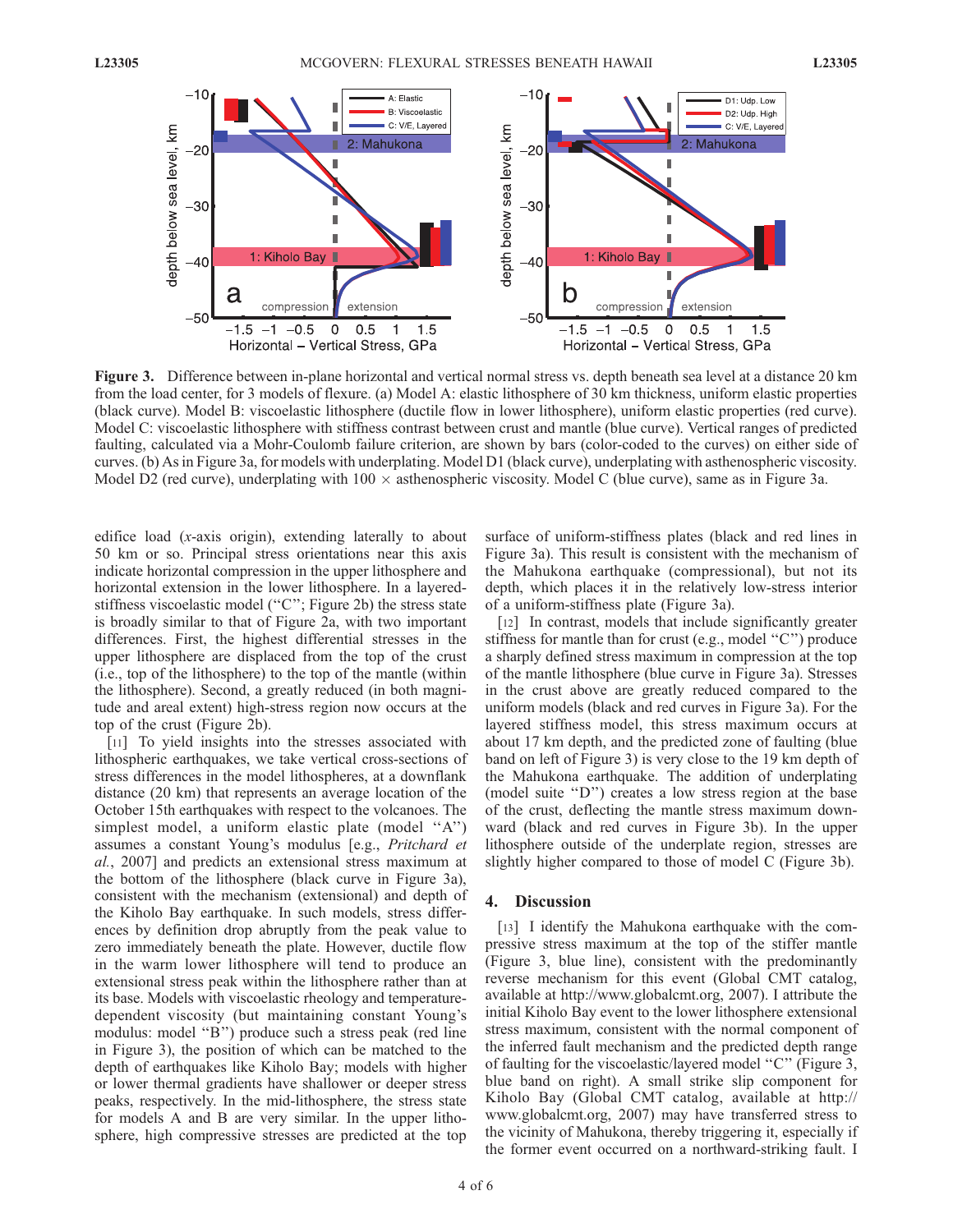therefore interpret the two earthquakes as twins with a common birth, but expressing the opposite extremes of deformation (deep extension, shallow compression) inherent to plate flexure beneath a volcanic load.

[14] The October 15th earthquakes fall into a class of events whose focal mechanisms are consistent with a flexural stress state. A cluster of events beneath Mauna Kea with hypocenters in the range  $26 - 32$  km deep have compressional focal mechanisms, as expected for a neutral plane at depth >32 km. This is deeper than the neutral planes shown in Figure 2, but the greater load of Mauna Kea or a local increase in lithosphere thickness could account for the difference. Focal mechanisms for the  $41-44$  km deep 1973 Honomu event [Wolfe et al., 2004] are similar to those of Kiholo Bay, with perhaps a greater strike-slip component. Kiholo Bay-type (deep) earthquakes may be more numerous than Mahukona-type (shallow), because of the greater depth range of failure for the former (Figure 3). Focal mechanisms of the largest mantle earthquakes near Kilauea often fall into a third category: low-angle thrust with the upper surface moving seaward [Wolfe et al., 2003, 2004]. While such mechanisms ostensibly do not fit into the ''deep extension, shallow compression'' scheme of concave-upward plate flexure, the full stress tensors calculated here offer support for a flexural stress origin. The most compressive principal stress (along axis of ''hourglass'' symbols in Figure 2) is rotated 20–30 degrees from horizontal in the upper mantle at distances  $\geq$   $\sim$  30 km downflank. This rotation is of sufficient magnitude and in the correct direction to produce focal mechanisms like those seen in the mantle near Kilauea. While in a strict sense plane-strain models do not account for the geometry of the young end of the Hawaiian chain, a similar stress rotation in the mantle lithosphere is observed in axisymmetric geometry [McGovern and Solomon, 1993].

[15] The flexural stresses calculated here also have implications for magma ascent through the lithosphere. Compressive stresses tend to inhibit magma ascent by squeezing shut vertical intrusive bodies (dikes) in the lithosphere. A strong compressive stress maximum at the top of the mantle might then trap magmas that otherwise would rise into the crust and the edifices; the stress state there would favor the emplacement of magmas in sub-horizontal sills rather than vertical dikes, thickening the volcanic pile from the bottom rather than the top (i.e., underplating). However, in a uniform-stiffness plate, the compressive trapping stress is greatest at the top (i.e., the top of the crust: black and red lines in Figure 3a), whereas beneath Hawaiian volcanoes the trapped material appears to be emplaced only near the bottom of the crust [ten Brink and Brocher, 1987; Watts and ten Brink, 1989]. The layered-stiffness model, on the other hand, predicts trapping of material beneath the crust, more consistent with the observations. I therefore suggest that stiffness-enhanced compressive stresses at the top of the mantle lithosphere are the deciding factor in underplating the crust at Hawaiian volcanoes. The underplating further depresses the crust-mantle transition (and stress maximum) by several km (Figure 3b). Thus, the correspondence of the depth of the Mahukona earthquake and the base of an underplated crust is likely not a coincidence, but rather a consequence of lithospheric control of magma ascent via the flexural stress state.

[16] The existence of a sub-crustal sill complex beneath Hawaiian volcanoes is also supported by petrological evidence. Clague [1988] reports that the compositions of ultramafic xenoliths from Loihi are consistent with accumulation of magmas in a storage zone (sill complex) at about 16 km below sea level, several km below the base of the crust at Loihi. Furthermore, cataclastic textures of hartzburgite xenoliths indicate a high strain rate in the storage region, consistent with the predictions of high stresses and strains in the corresponding regions of the models (Figure 2). The difference in depths to the crustal base at Loihi and northwest Hawaii (Figure 2) can be explained by the early state of flexure at the head of the Hawaiian chain (Loihi) versus the nearly complete flexural response at NW Hawaii. Nonetheless, the evidence by Clague [1988] demonstrates that flexural stresses may control magma ascent histories even in the earliest stages of Hawaiian edifice growth.

[17] Despite the success of the models presented here in predicting earthquake mechanisms and underplating, additional factors affect magma ascent. For example, adverse stress gradients in the mid-lithosphere (compression increasing with height, Figure 3) should inhibit magma ascent [e.g., Rubin, 1995; Pritchard et al., 2007]. In reality, stress reductions from repeated intrusion, faulting and fluid conduits in the mantle likely mitigate such ascent barriers in the main volcanic conduits beneath the edifices [Hieronymus and Bercovici, 2001; Pritchard et al., 2007], although the tendency of the highest-stress regions (i.e., mantle top) to provide the strongest barriers is likely to be robust. Future models that address such effects could yield a more complete understanding of the evolution of large Hawaiian edifices.

[18] Acknowledgments. I thank Andy Freed, Walter Kiefer, Steve Mackwell, Juli Morgan, Dan Nunes, and Allan Treiman for comments on earlier drafts, John Smith for digital topography of Hawaii, and Fenglin Niu, Paul Okubo and Cecily Wolfe for guidance on the seismic data for Hawaii. I also thank Cecily Wolfe and Jim Kauahikaua for helpful reviews. This work was supported in part by a grant from the NASA Planetary Geology and Geophysics program. LPI contribution 1343.

#### References

- Clague, D. A. (1988), Petrology of ultramafic xenoliths from Loihi seamount, Hawaii, J. Petrol., 29, 1161-1186.
- Clague, D. A., and R. P. Denlinger (1994), Role of olivine cumulates in destabilizing the flanks of Hawaiian volcanoes, Bull. Volcanol., 56, 425 – 434.
- Eakins, B. W., J. E. Robinson, T. Kanamatsu, J. Naka, J. R. Smith, E. Takahashi, and D. Clague (2003), Hawaii's volcanoes revealed, Geol. Invest. Ser. I-2809, U.S. Geol. Surv., Denver, Colo.
- Gramling, C. (2007), Heavy Hawaii spawns twin earthquakes, Geotimes,  $52(2)$ ,  $36 - 37$ .
- Hieronymus, C. F., and D. Bercovici (2001), Focusing of eruptions by fracture wall erosion, Geophys. Res. Lett., 28, 1823 – 1826.
- Hill, D. P., and J. J. Zucca (1987), Geophysical constraints on the structure of Kilauea and Mauna Loa volcanoes and some implications for seismomagmatic processes, U.S. Geol. Surv. Prof. Pap., 1350, 903-917.
- Karato, S.-I., M. S. Paterson, and J. D. Fitzgerald (1986), Rheology of synthetic olivine aggregates: Influence of grain size and water, *J. Geo*phys. Res., 91, 8151 – 8176.
- Klein, F. W., R. W. Koyanagi, J. S. Nakata, and W. R. Tanigawa (1987), The seismicity of Kilauea's magmatic system, U.S. Geol. Surv. Prof. Pap., 1350, 1019-1186.
- Klügel, A., T. H. Hansteen, and K. Gallip (2005), Magma storage and underplating beneath Cumbre Vieja volcano, La Palma (Canary Islands), Earth Planet Sci. Lett., 236, 211 – 226.
- McGovern, P. J., and S. C. Solomon (1993), State of stress, faulting, and eruption characteristics of large volcanoes on Mars, J. Geophys. Res., 98, 23,553 – 23,579.